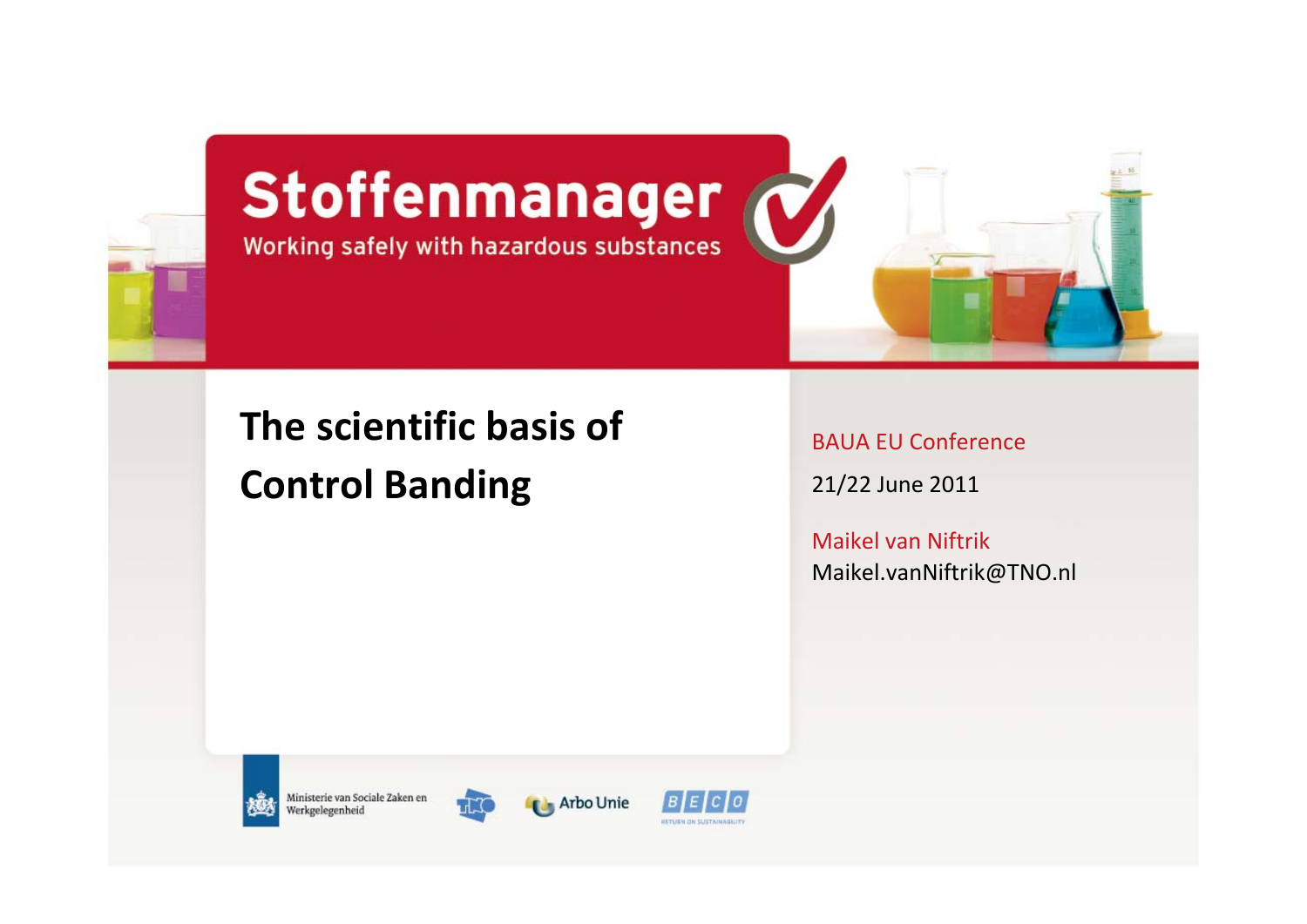# **This presentation**

- The need for <sup>a</sup> scientific basis
- Three building blocks scientific basis
	- Validation of exposure models
	- Reliablity of tools
	- **Transparancy**
- New developments
- Summary and discussion



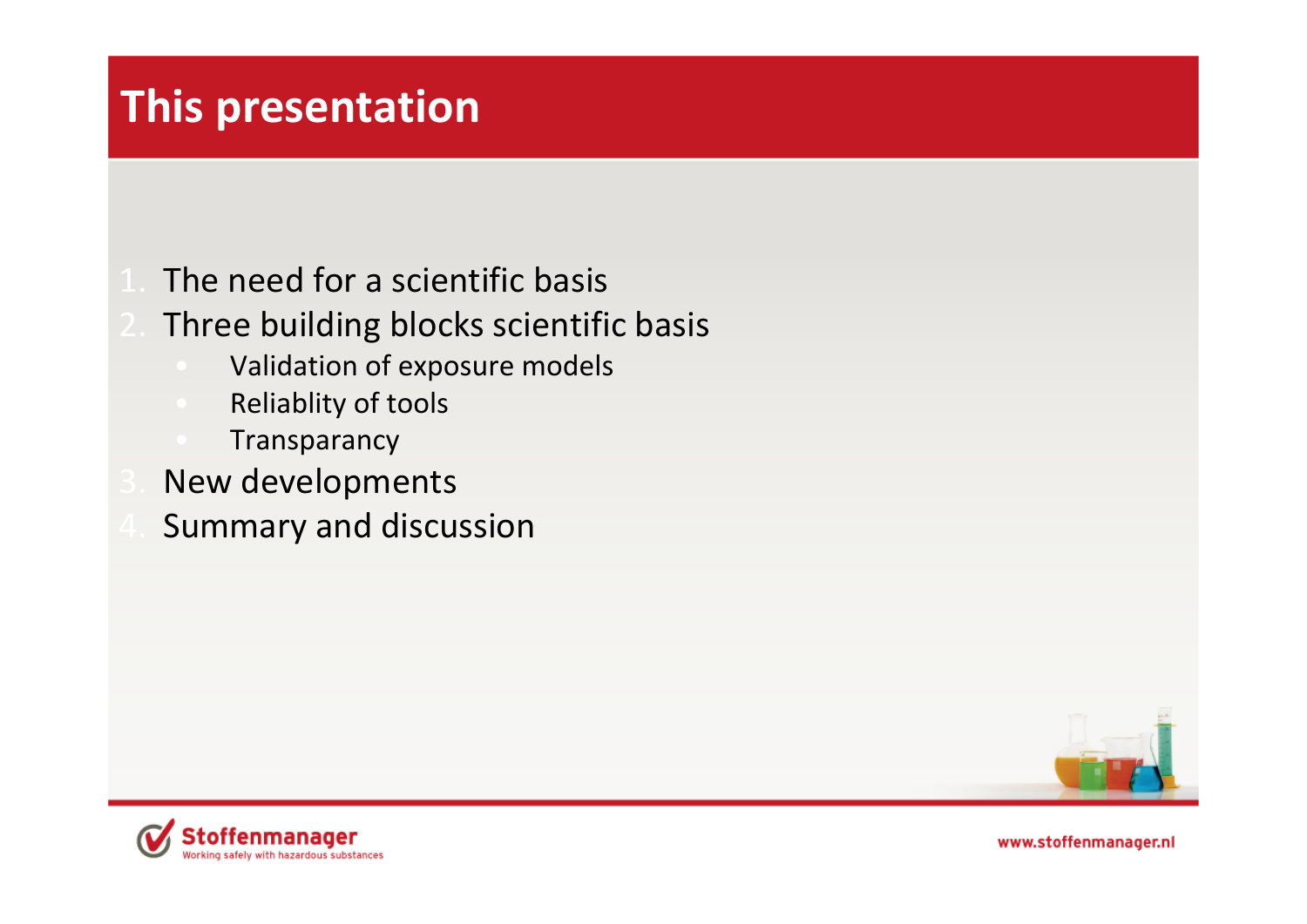# **The need for a scientific basis**

- Goal of all control banding tools is to protect worker health
- Any screening tool should have an 'appropriate level of conservatism'1
- Key question:

"Are workers sufficiently protected when the outcome of <sup>a</sup> Control Banding tool is implemented at workplace level?"



1 Tielemans et al. 2007. Tools for regulatory assessment of occupational exposure: development and challenges. J Exp Anal Environ Epi; 17:S72‐80





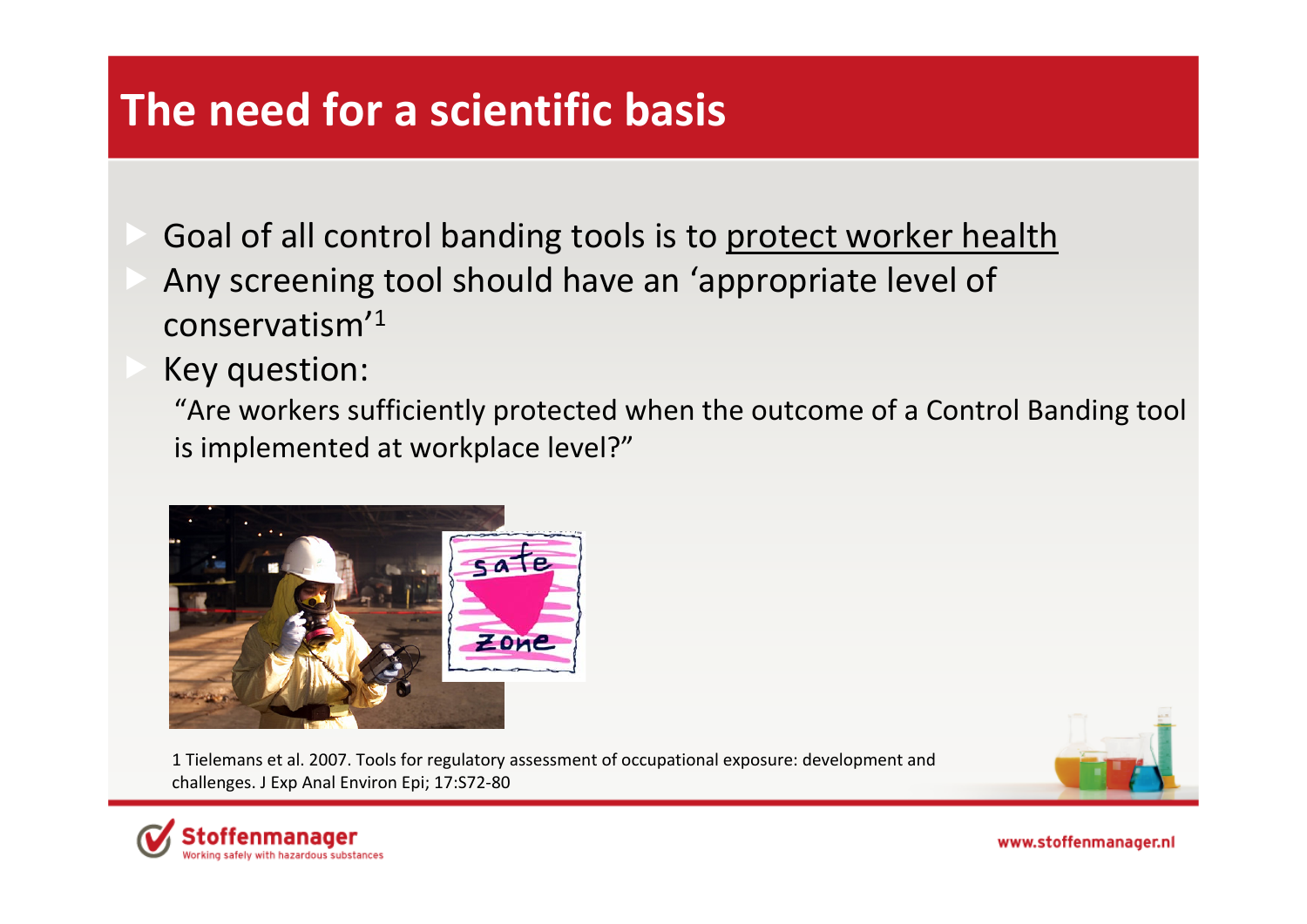# **The need for a scientific basis**

- Science might help to answer this question
- This presentation is starting point for the discussion on:
	- The scientific basis of control banding, and
	- The lessons that we can learn from it
	- Possible action points ITG "Control Banding"

Hazard assessment M Exposure assessment ⊻

Risk = Hazard x Exposure



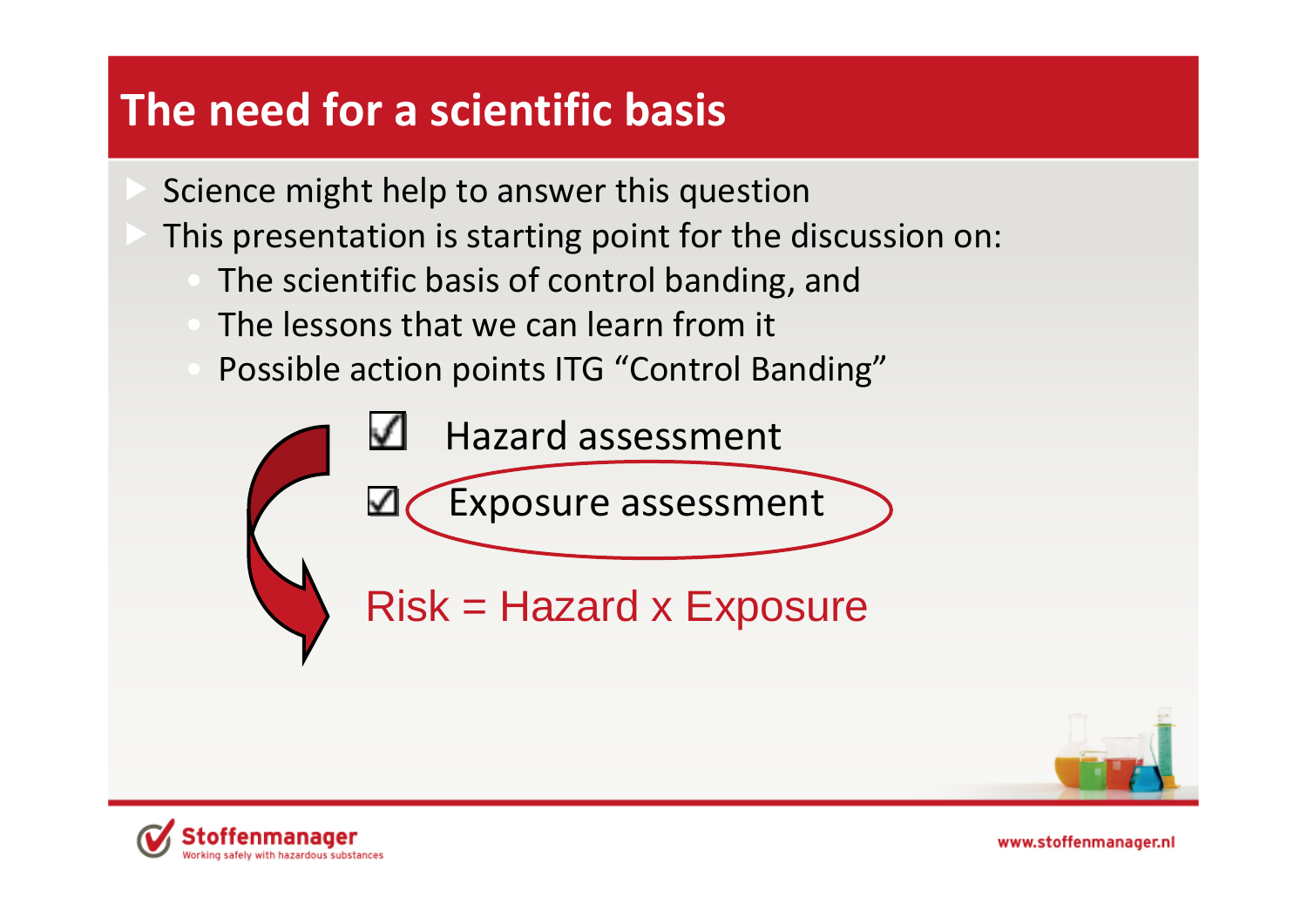# **Building blocks scientific basis**

- To ensure worker protection CB tools need to be:
- Valid
- "Sufficient discriminatory power and sufficiently but not overly ‐ conservative"
- Reliable
- "Do users of the tool come to the intended results 'developer's goldstandard'?"
- Transparant



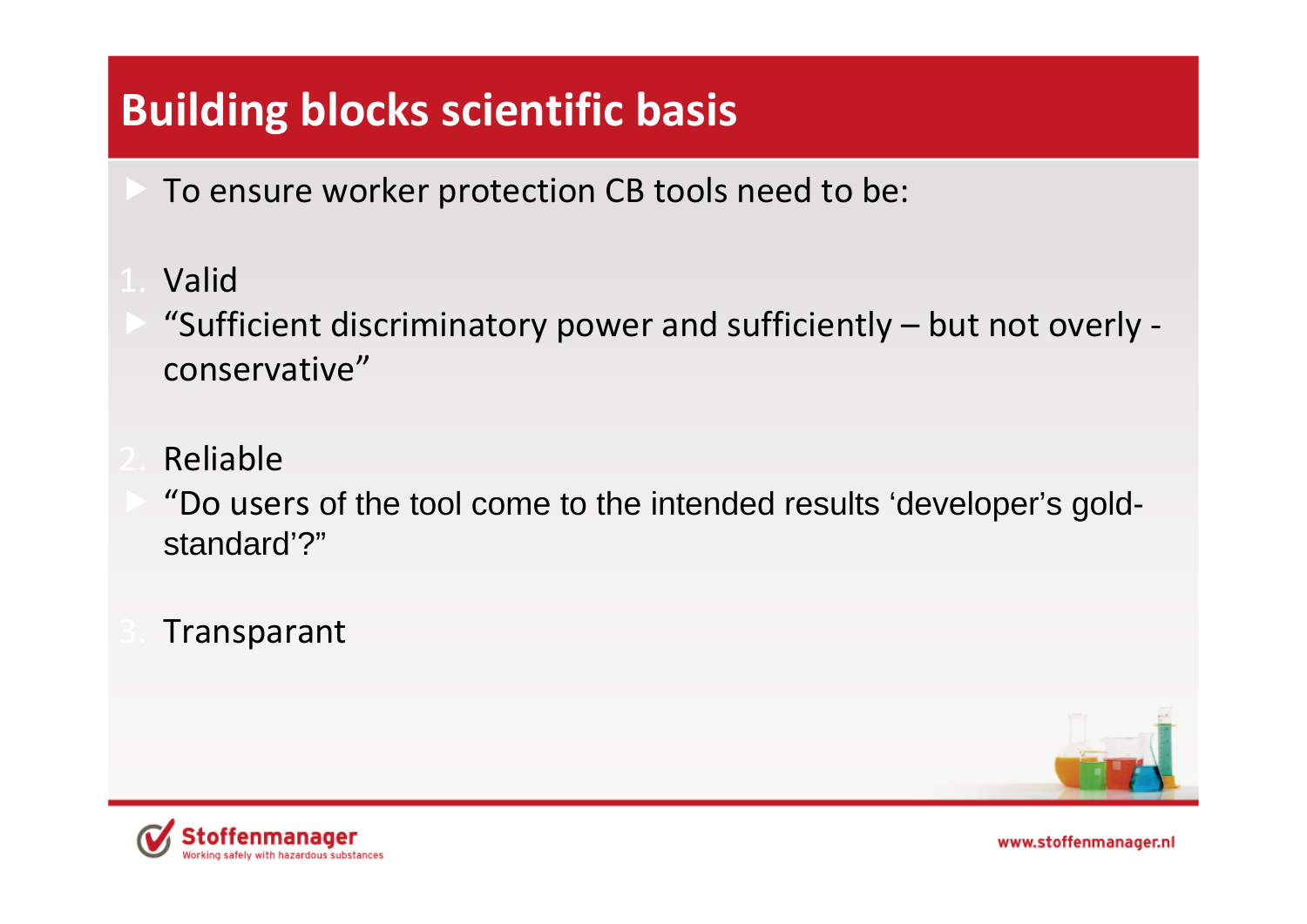#### **Example: validation of exposure models**

#### fPossible definition:

f

"Validation of an exposure model is limited to <sup>a</sup> demonstration that in a specific application, the model output agrees with measured data (WHO; 2005)1

 $\blacktriangleright$  For exposure models this is crucial because exposure levels have been demonstrated to show significant <u>variability</u>  $\triangleright$  Models can never explain full variability  $\rightarrow$  Substantial uncertainty remains

 Only few validations of exposure models in open literature (Bredendiek‐Kamper; 2001)2

1. WHO/ILO IPCS project on the Harmonization of Approaches to the Assessment of Risk from Exposure to Chemicals. 2005. PRINCIPLES OF CHARACTERIZING AND APPLYING HUMAN EXPOSURE MODELS

2. Bredendiek‐Kamper S. 2011. Do EASE scenarios fit workplace reality? A validation study of the EASE model. Appl Occup Environ Hyg; 16:182‐7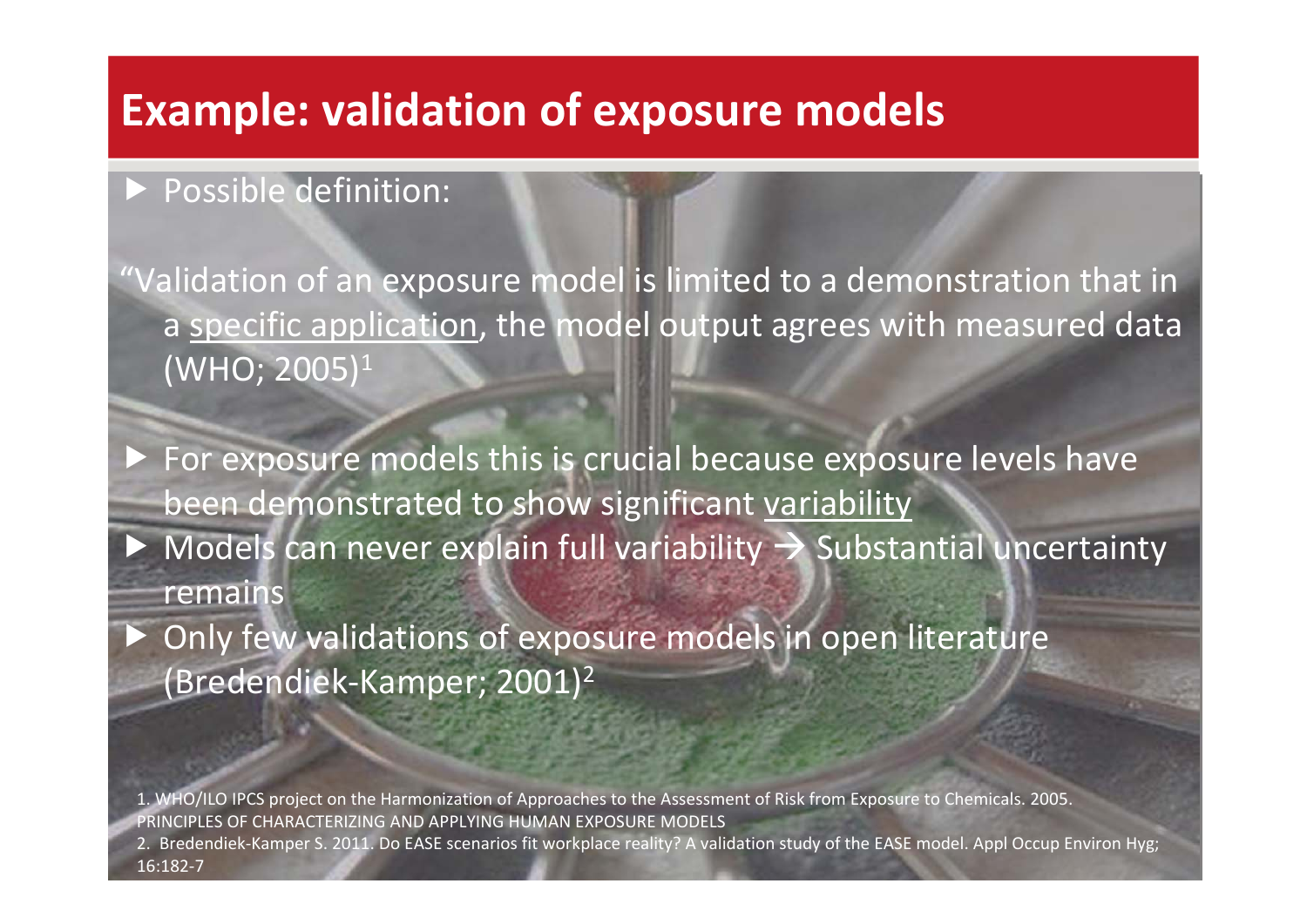# **Exposure variablity**

Variability in one working day (example)





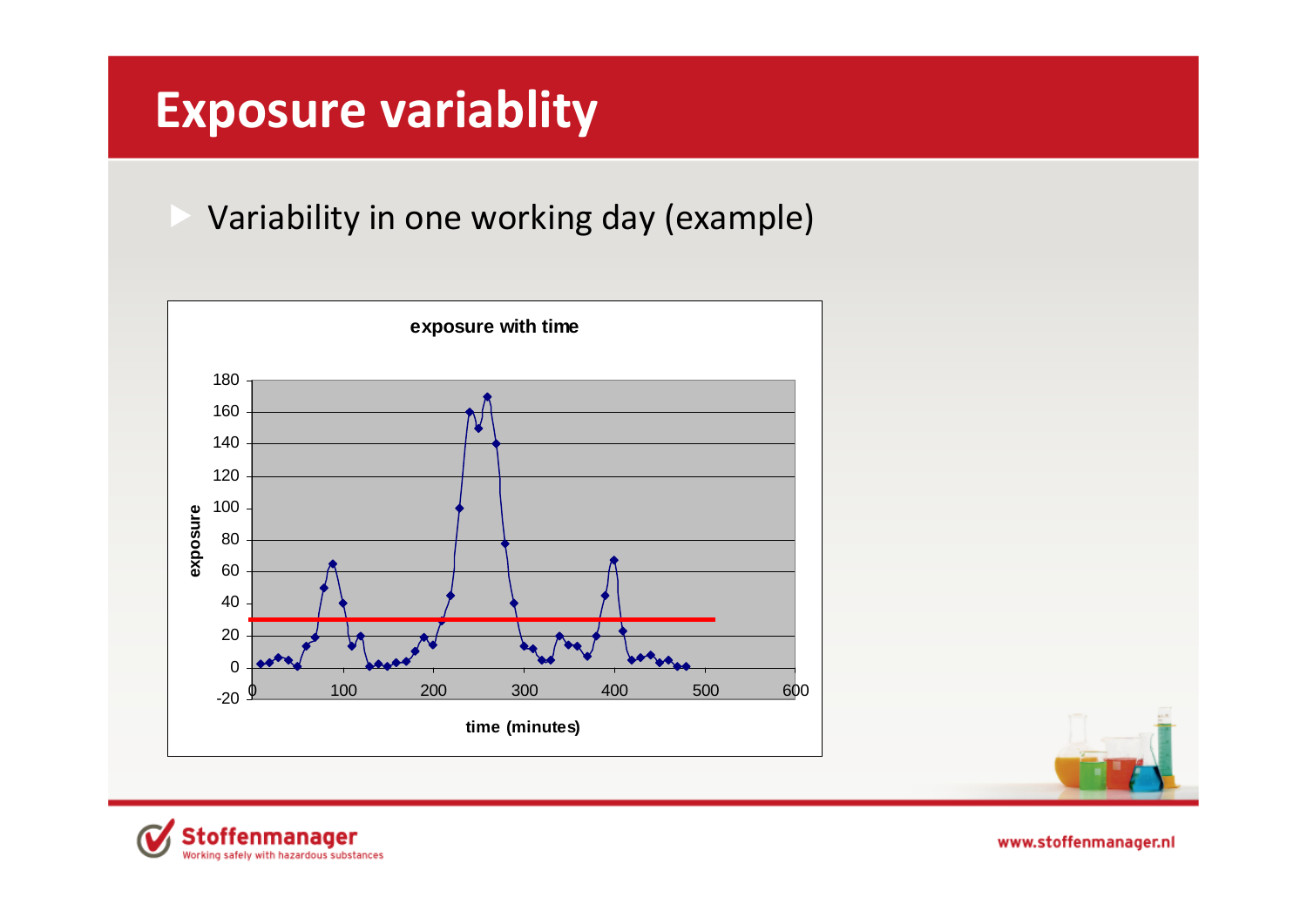# **Model uncertainty**

Two different worker performing the same task:

- Same model outcome
- (Very likely) different measured values
- Unexplained variability

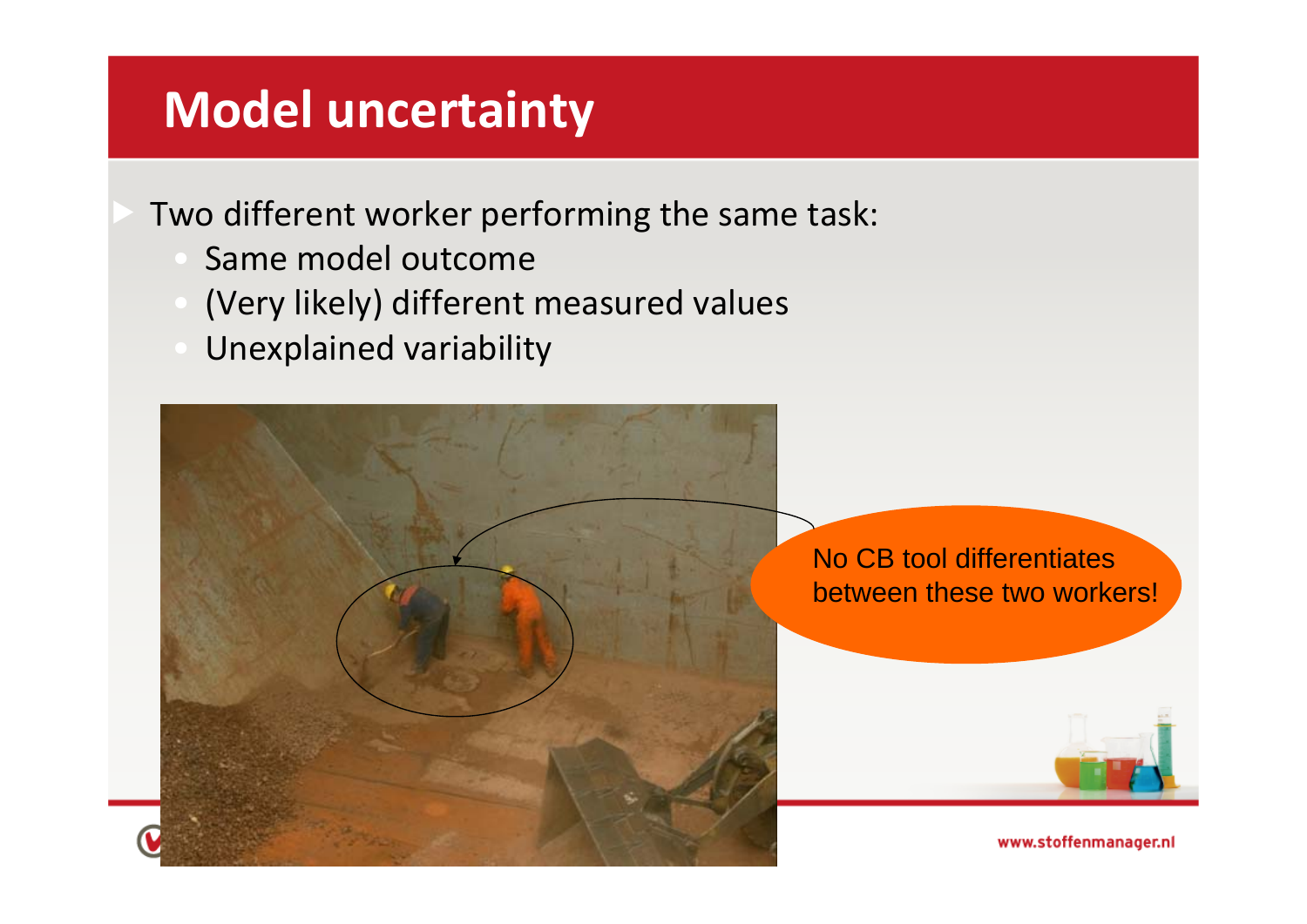# **Exposure variablity**

 Multiple workers at one workplace Typically <sup>a</sup> log normal distribution



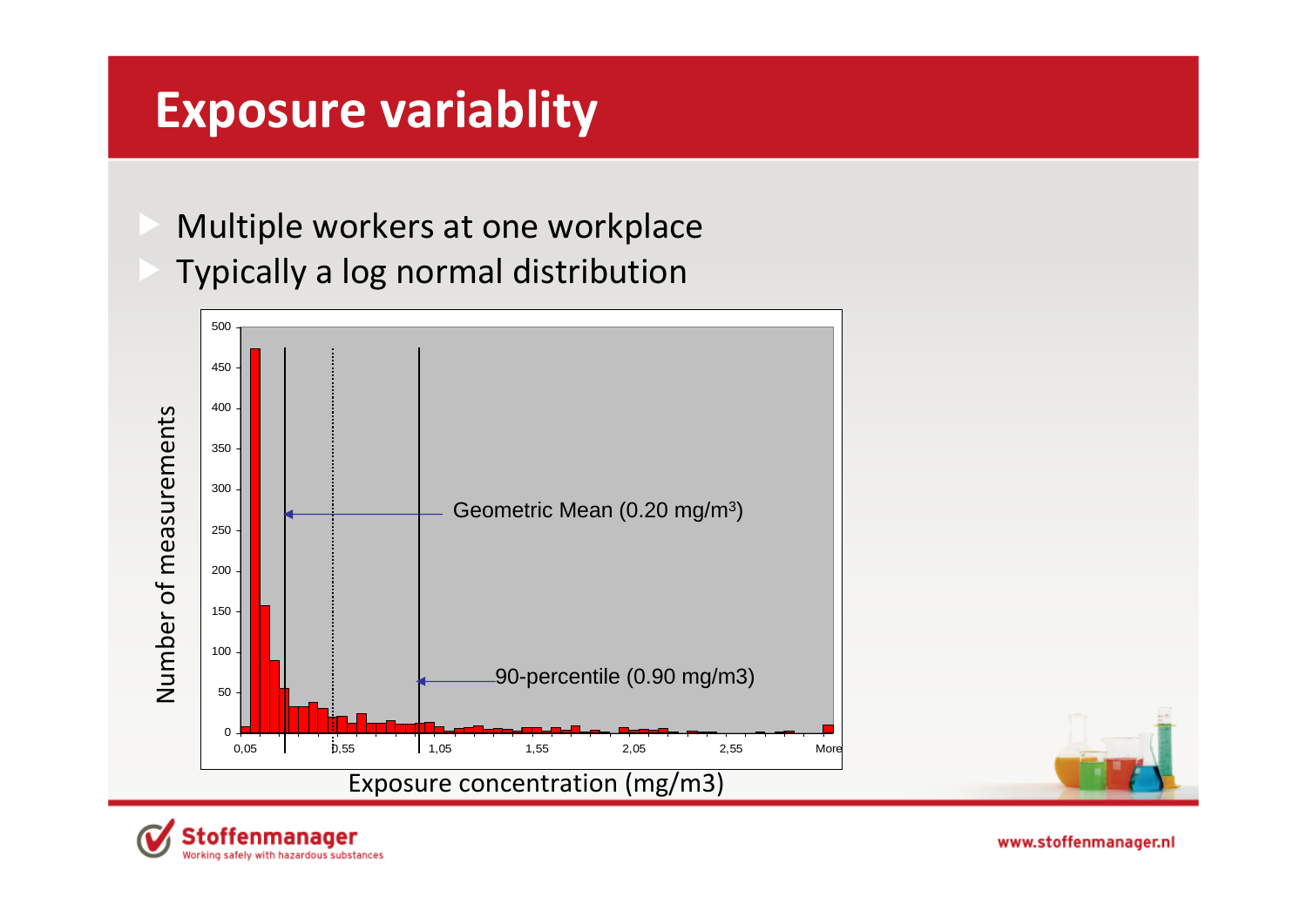# **Exposure variability**

Variability between workers

- Differences in work protocol (good vs. bad practice)
- Differences in use of LEV
- Variability within workers (day-to-day variation)
	- Differences in temperature / air humidity
	- Differences in production volume
- **Variation within workers > variation beween workers**  $1$  Also historical trends: exposure tends to decrease over time Geographical differences?

<sup>1.</sup> Amongst others: Spaan et al. 2007. Exposure to endotoxins; Kromhout et al. 1993. Exposure to chemicals; Kromhout and Vermeulen. Dermal exposure to chemicals; Kromhout et al. 2004. Dermal exposure to chemcials

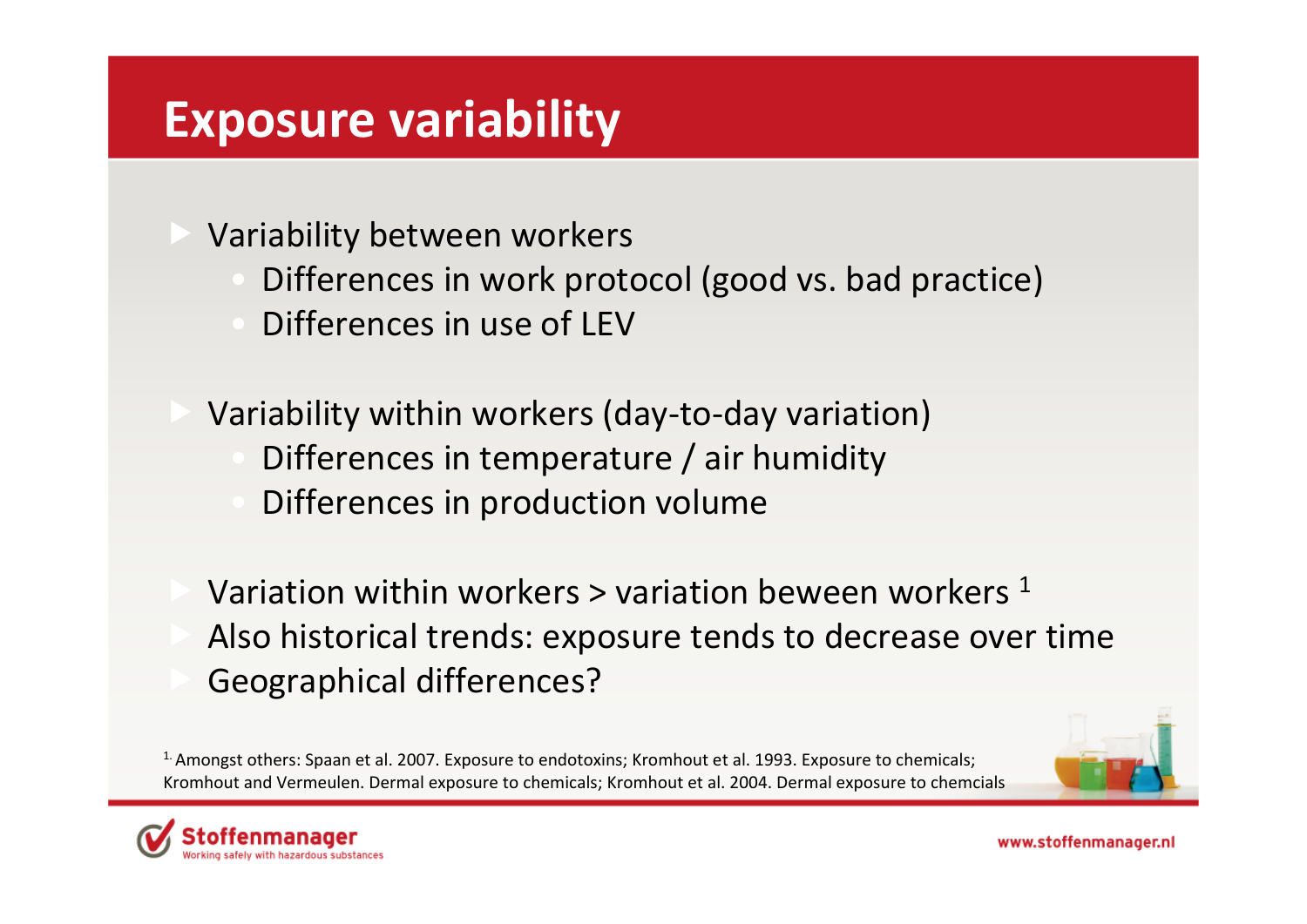# **Use of measured data for calibration**

More on this in session 2!

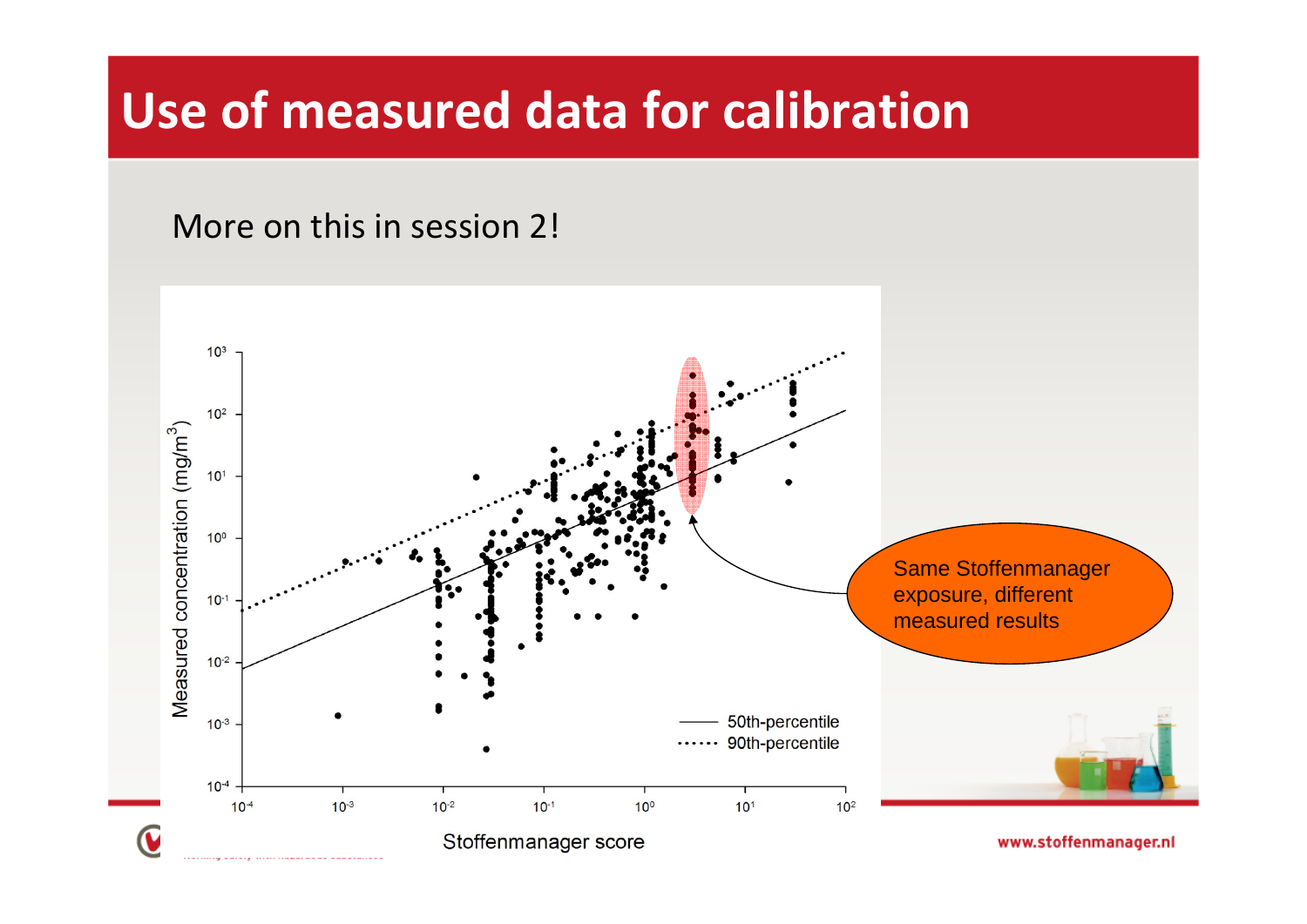# **Conclusions validity**

- Model = simplified picture of reality
	- Work from assumptions and generalisations
		- R ‐ and H ‐phrases as substitutes for OELs and DNELs
	- Crucial to take into account variablity of exposure
- **Need to be sufficiently conservative (worst-case)**

#### To be discussed (session 2):

 "The validity of the predictions of any model should be evaluated before results can be used safely and effectively in the risk assessment process" $^{\prime\prime}{}^{1}$ 

1. WHO/ILO IPCS project on the Harmonization of Approaches to the Assessment of Risk from Exposure to Chemicals. 2005. PRINCIPLES OF CHARACTERIZING AND APPLYING HUMAN EXPOSURE MODELS



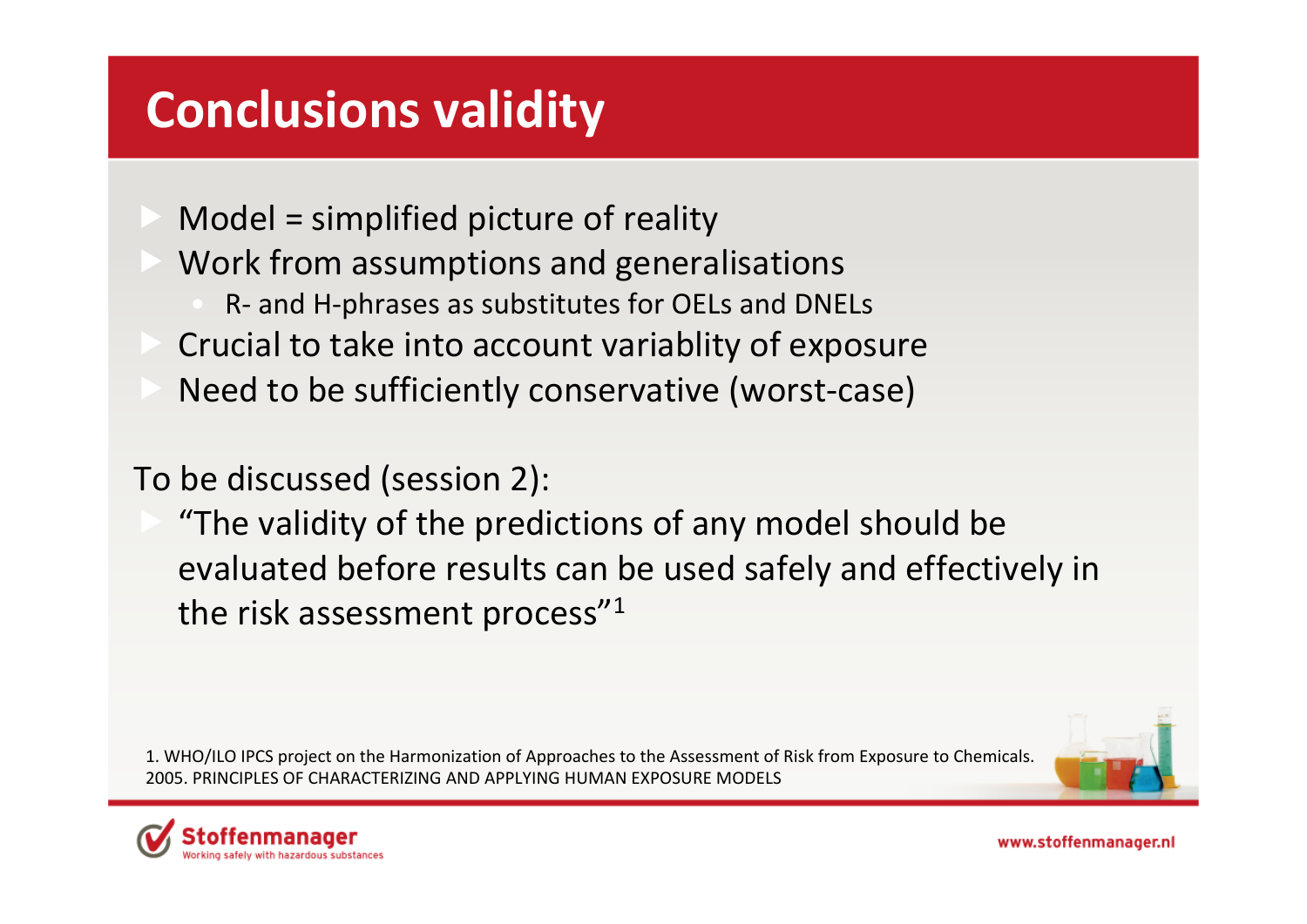# **Reliability of CB Tools**

 Possible definition of reliability *'A measure of the consistency of assessments or of the ability of assessors to reach the same conclusions about <sup>a</sup> specific case'* (Kunac, 2006).

- Lack of reliability can have consequences for worker health and for financial situations of organisations
	- Eg purchase of high tech exhaust ventilation when not stricktly needed
- Limited amount of reliability studies on CB Tools



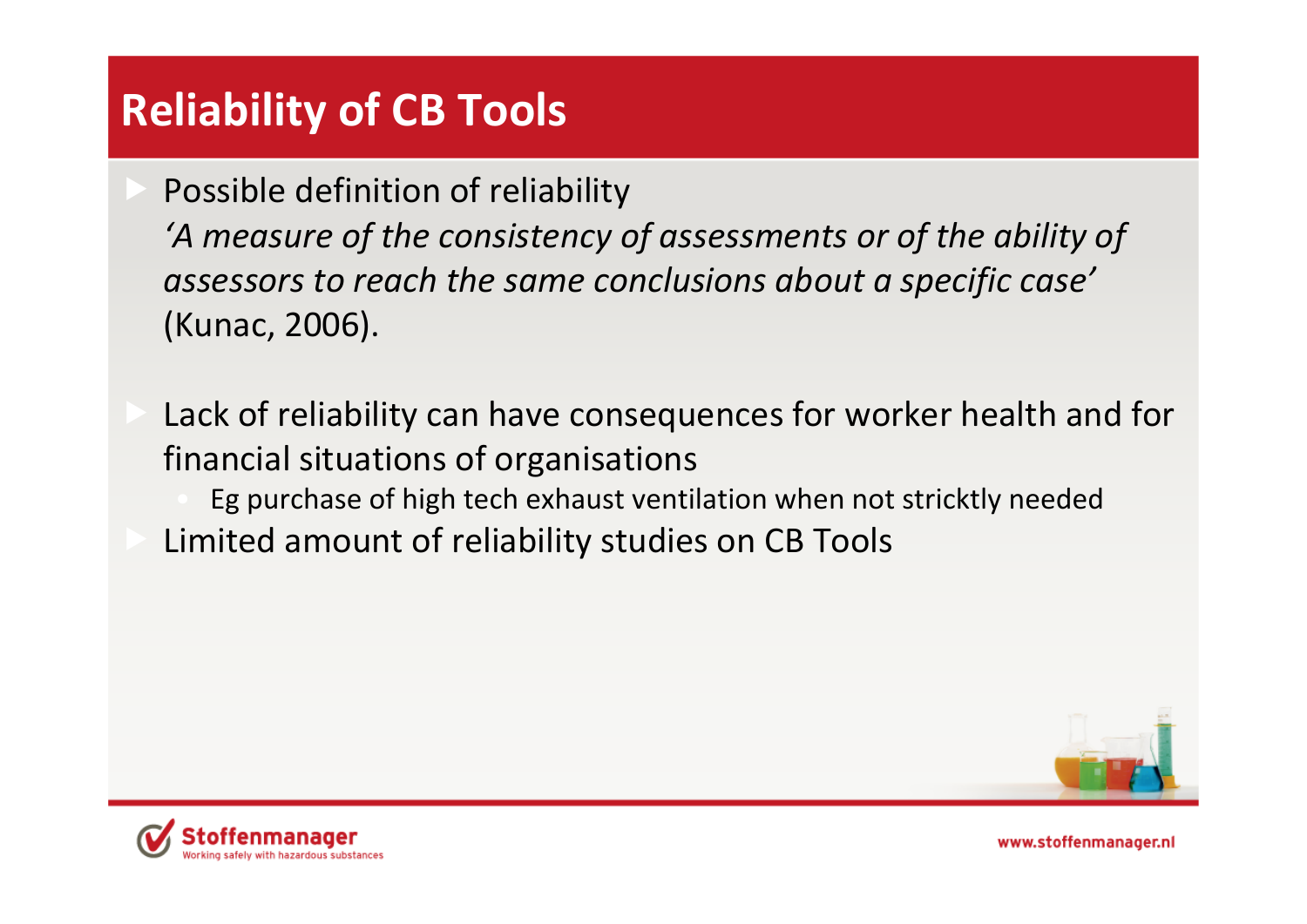# **Reliability: the example of ART**

Investigate with 18 health and safety professionals:

- Do participants agree with 'gold‐standard' per determinant?
- Do participants agree with each other (inter‐rater agreement)?
	- Do participants come to the same exposure estimate as 'gold standard' exposure estimate?
- The effect of providing information related to ART on participant 's agreement with gold‐standard



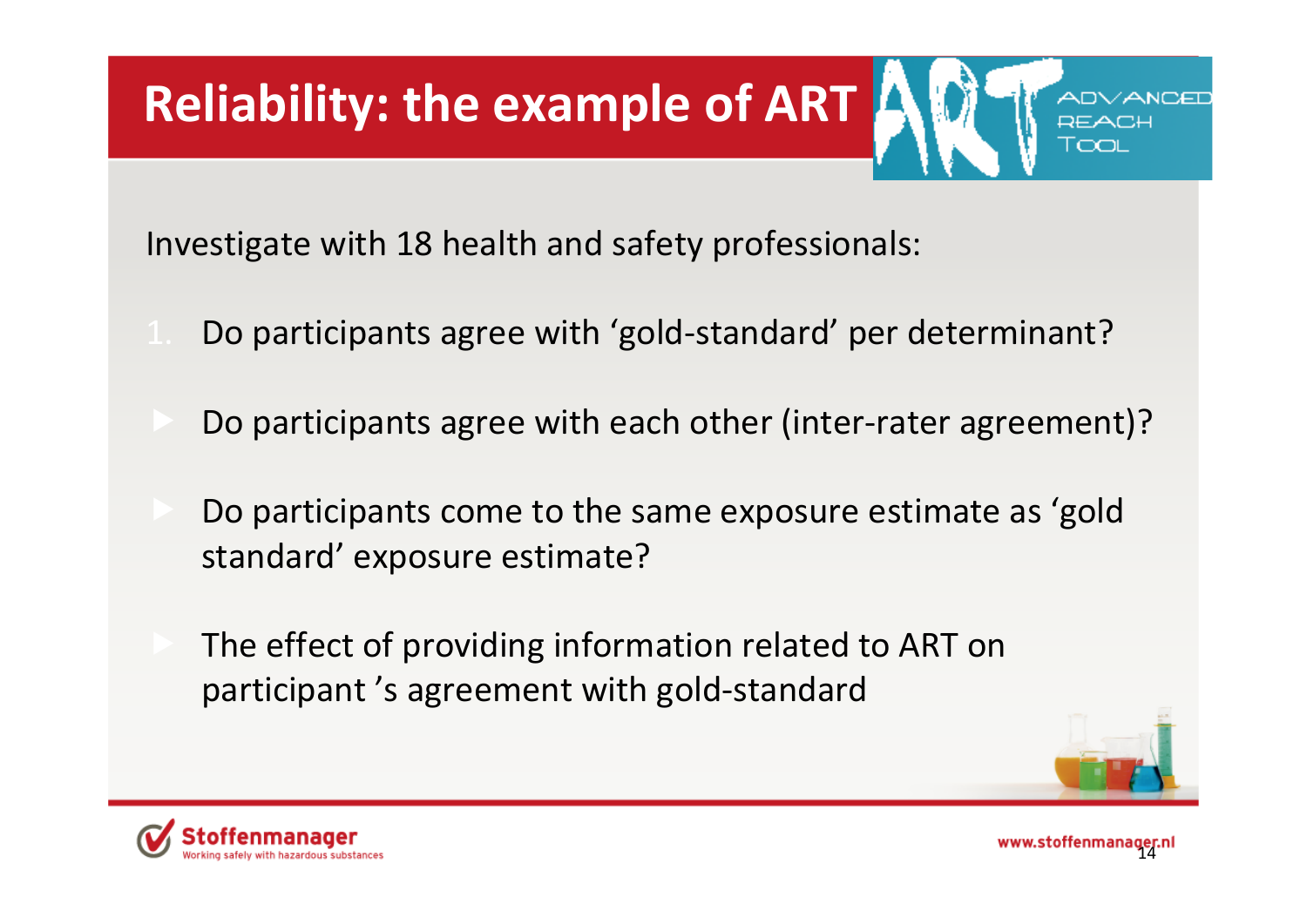#### **Difficult choice? Substance Emission Potential (dustiness)**

| Category                      | <b>Relative</b><br>weight |
|-------------------------------|---------------------------|
| Firm granule                  | 0.01                      |
| Granule                       | 0.03                      |
| <b>Coarse dust</b>            | 0.1                       |
| Fine dust                     | 0.3                       |
| <b>Extremely fine</b><br>dust | 1.0                       |











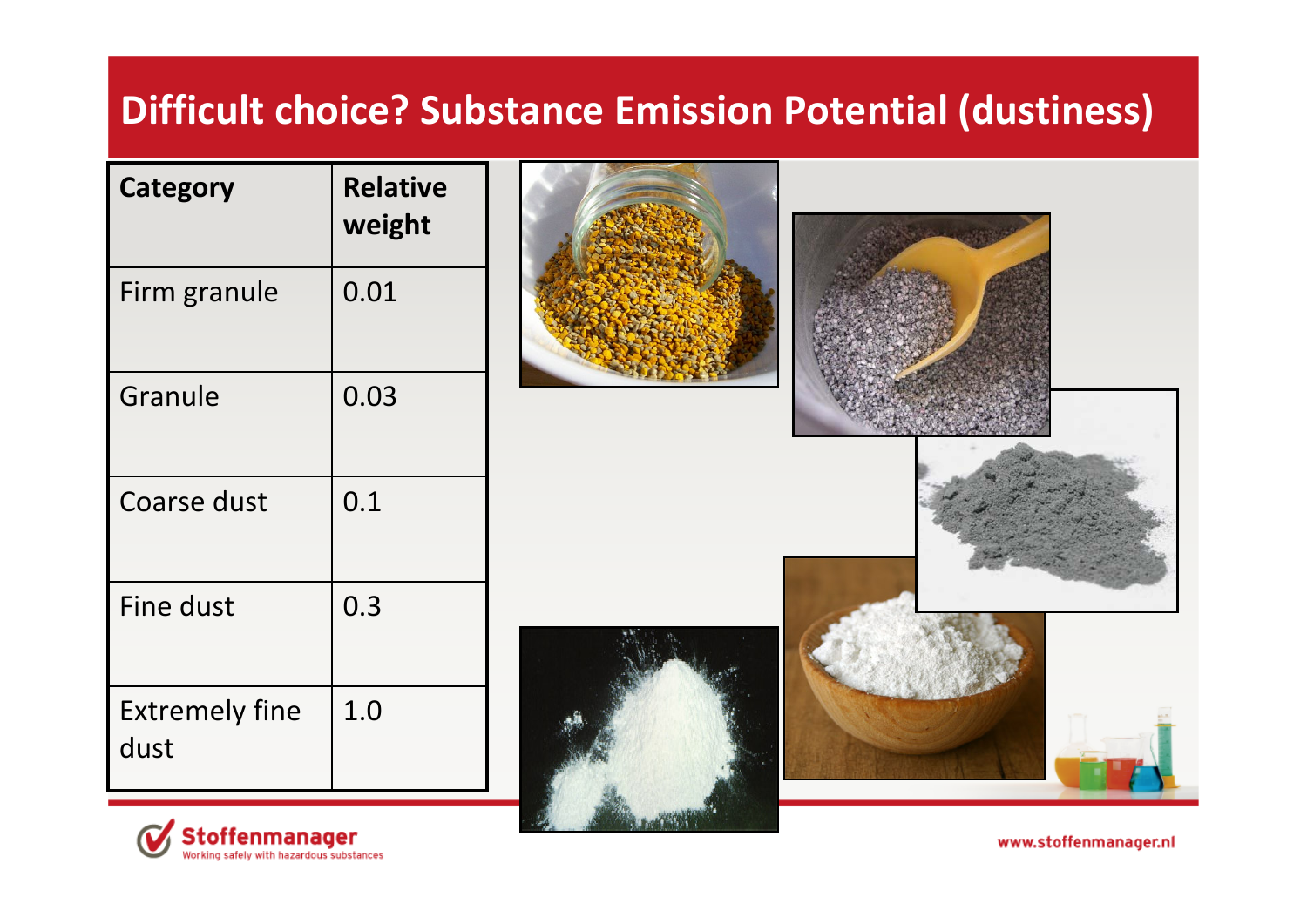# **Conclusions ART & reliability**

 $\triangleright$  After introduction and demonstration:

 $\triangleright$  Correlation between the rater's exposure estimates and goldstandard exposure estimate increased

fImproved agreement per determinant with the gold‐standard (ranged from 53‐99%)

 $\blacksquare$  No differences regarding years of experience of raters!



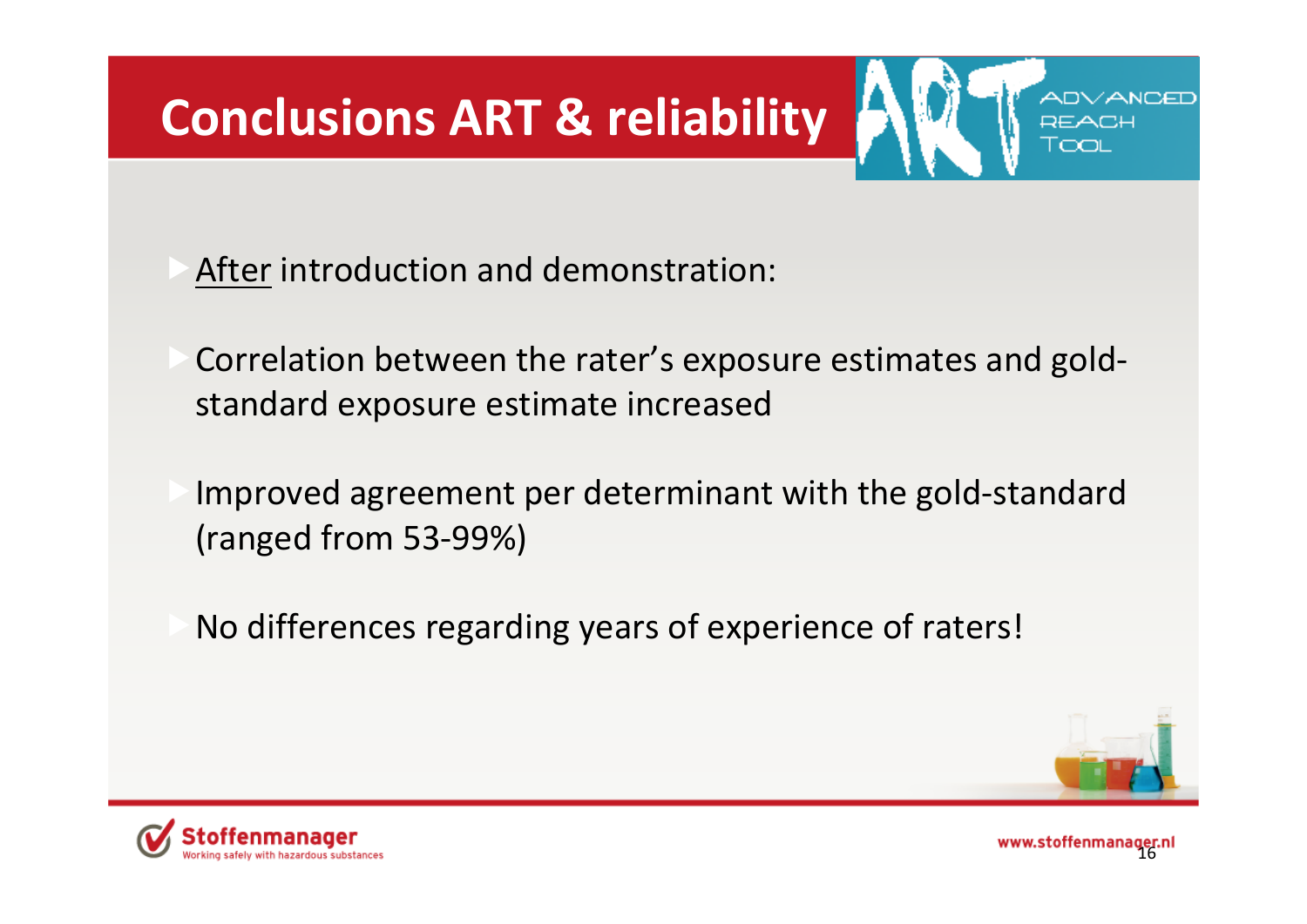# **Conclusions reliabilty**

fExposure Assessment is an *ART* and <sup>a</sup> *science*  $\triangleright$  More research on reliability tools much needed!  $\triangleright$  Own limited experience shows that training might help: Use of CB tool is not just pressing buttons

Need to know what you are doing and why...

 $\blacktriangleright$  How true is this for tier 1 tools?  $\blacksquare$  More on this in session 3!





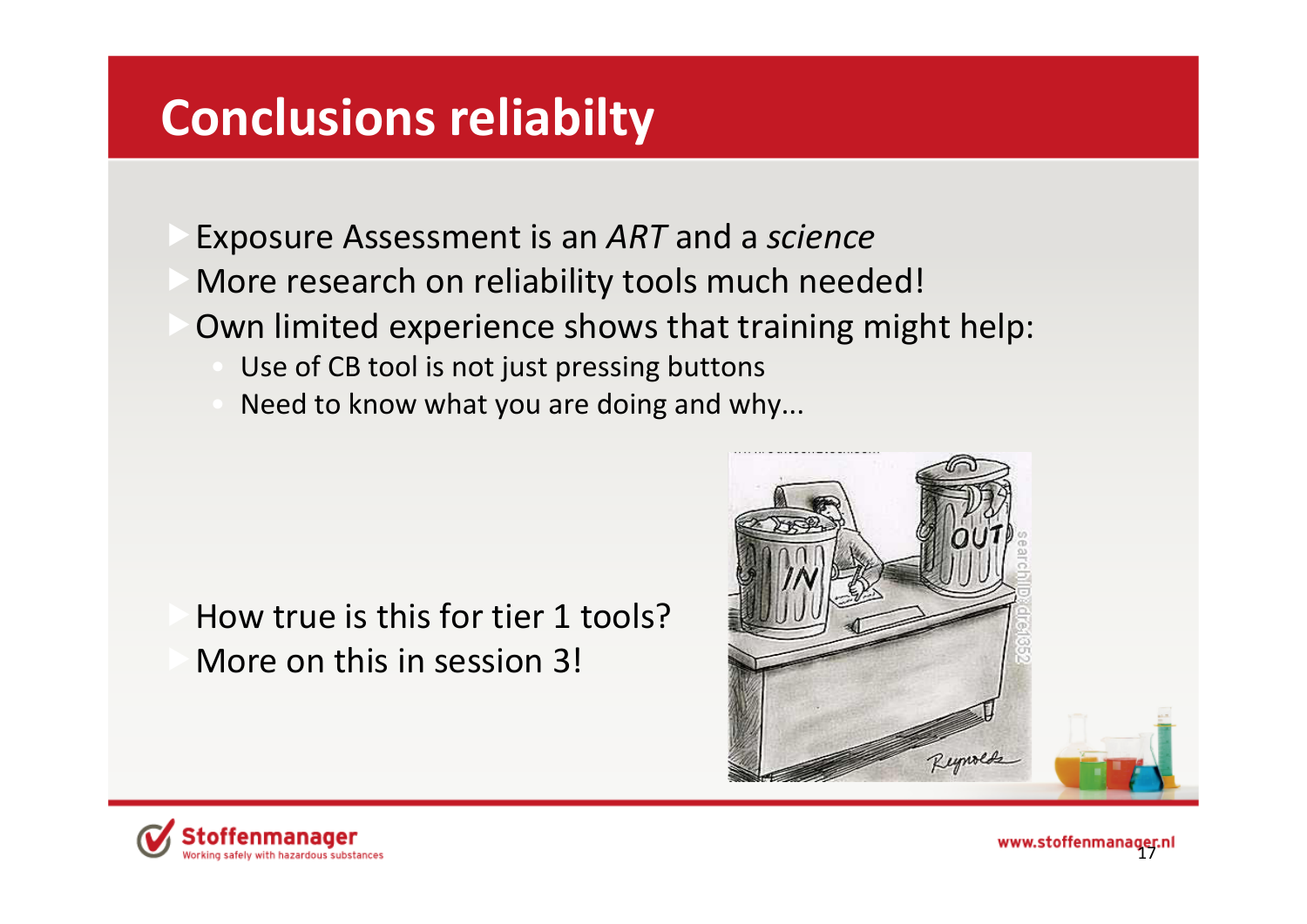# **Scientific transparency**

- An informed society is one that can reach conclusions from <sup>a</sup> sound ethical and knowledgeable base  $^{\rm 1}$
- But what does this mean for Control Banding tools?
- No formal definition nor guidelines for transparency CB Tools
- Should all CB Tools be published in peer‐reviewed articles?
- If not, what is <sup>a</sup> minimum level of description?
	- Scientific basis
	- Justification of choices
	- Applicability domain
	- **Etc**



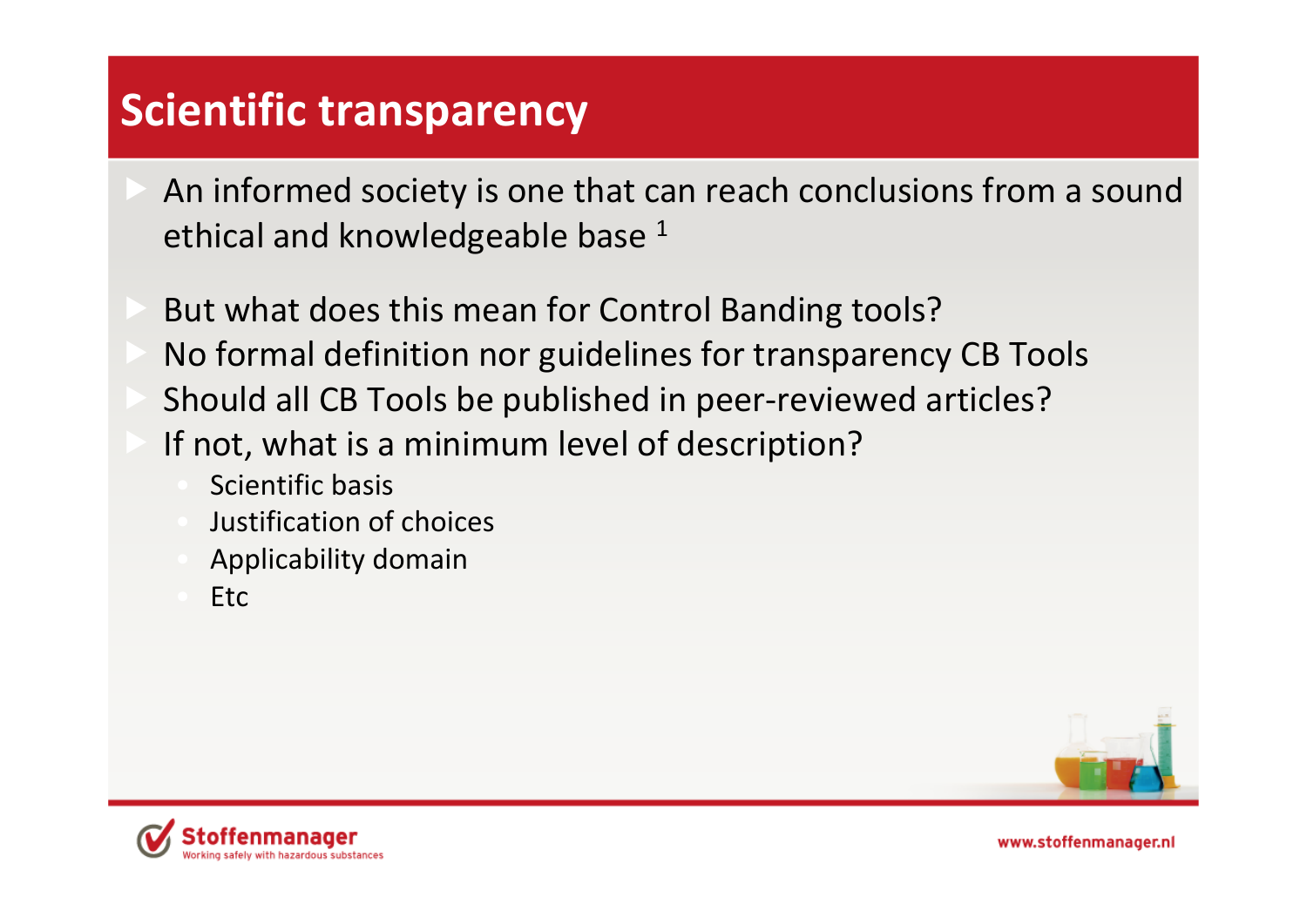#### **Example: STM applicability domain**

| <b>Product</b><br><b>Activity</b> | Gas  | <b>Volatile</b><br>liquids | Non-<br>volatile<br>liquids | <b>Powders</b> | <b>Fibers</b> | <b>Objects</b> |  |
|-----------------------------------|------|----------------------------|-----------------------------|----------------|---------------|----------------|--|
| <b>Moving and agitating</b>       |      |                            |                             |                |               | n.a.           |  |
| <b>Gravitational transfer</b>     |      |                            |                             |                |               | n.a.           |  |
| <b>Spreading and immersion</b>    |      |                            |                             |                |               | n.a.           |  |
| Air dispersive techniques         |      |                            |                             |                |               | n.a.           |  |
| <b>Hot work techniques</b>        |      |                            |                             |                |               | n.a.           |  |
| <b>Abrasion and impact</b>        | n.a. | n.a.                       | n.a.                        | n.a.           | n.a.          |                |  |
|                                   |      |                            |                             |                |               |                |  |

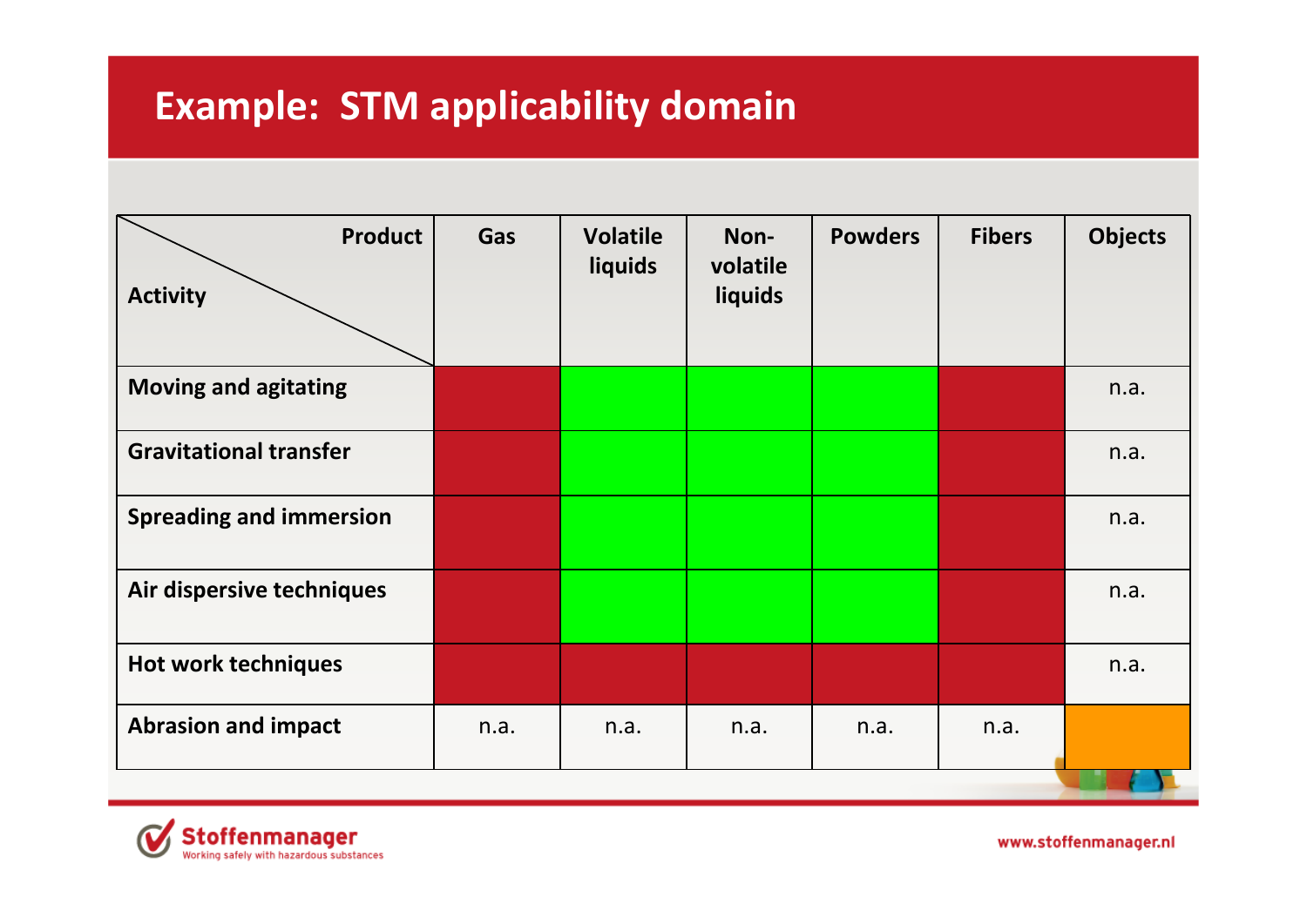#### **New developments**

- Control Banding Tools for nano materials
	- Based on very limited information
	- What does this mean for validity and reliability?
- European SME are starting to receive extended SDS
	- Quantified levels of exposure plus control measures and DNELs
	- What does this mean for qualitative CB tools?
- BAUA validation study of REACH tier 1 models
	- E‐team
	- More on this in session 2



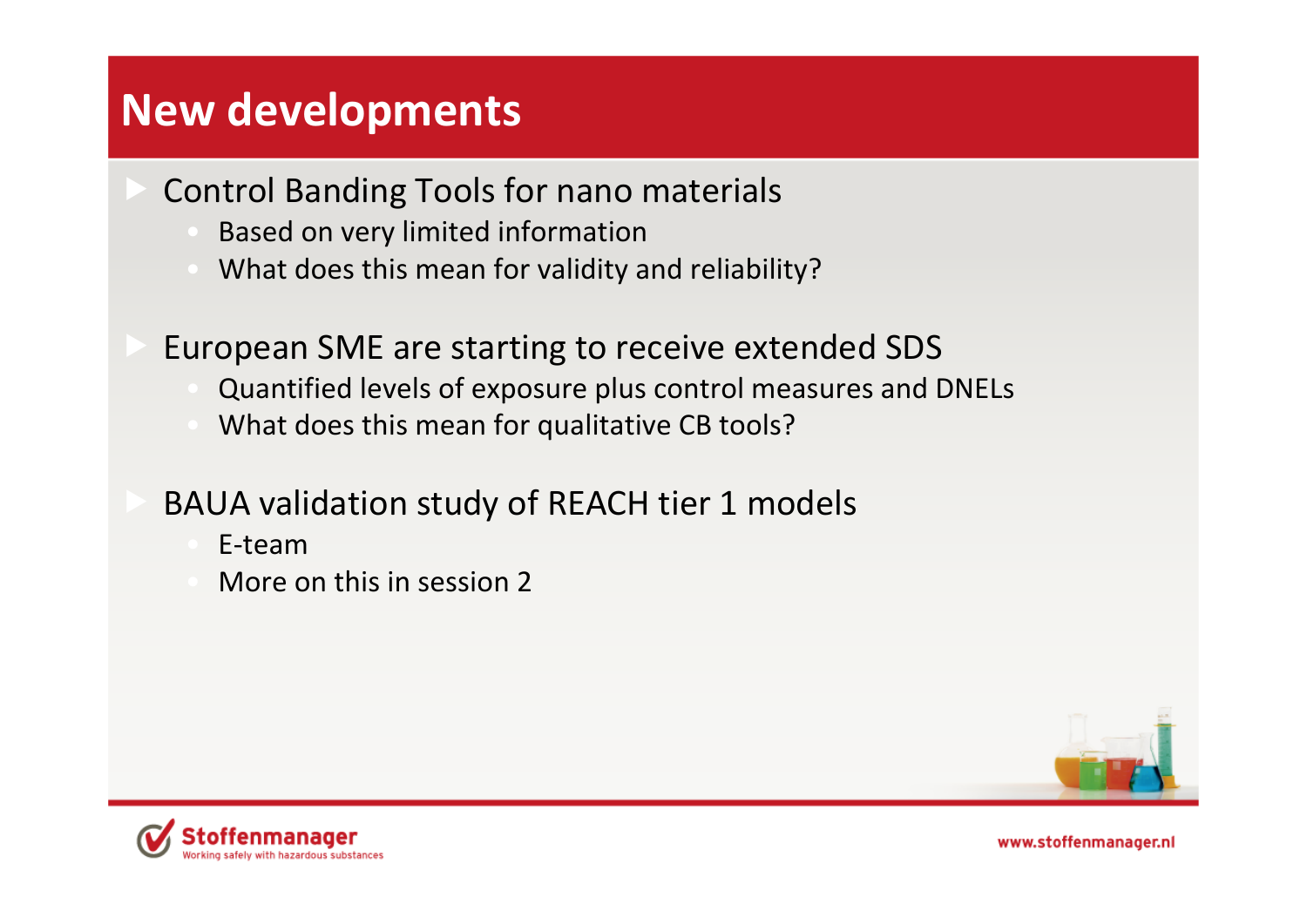#### **Summary and conclusions**

- Scientific basis CB tools could be based on:
- Validity
- Reliability
- **Scientific transparency** 
	- Benefits of <sup>a</sup> uniform scientific basis of CB Tools:
		- Trust amongst the user group ("risk governance")
		- Clear focus future developments



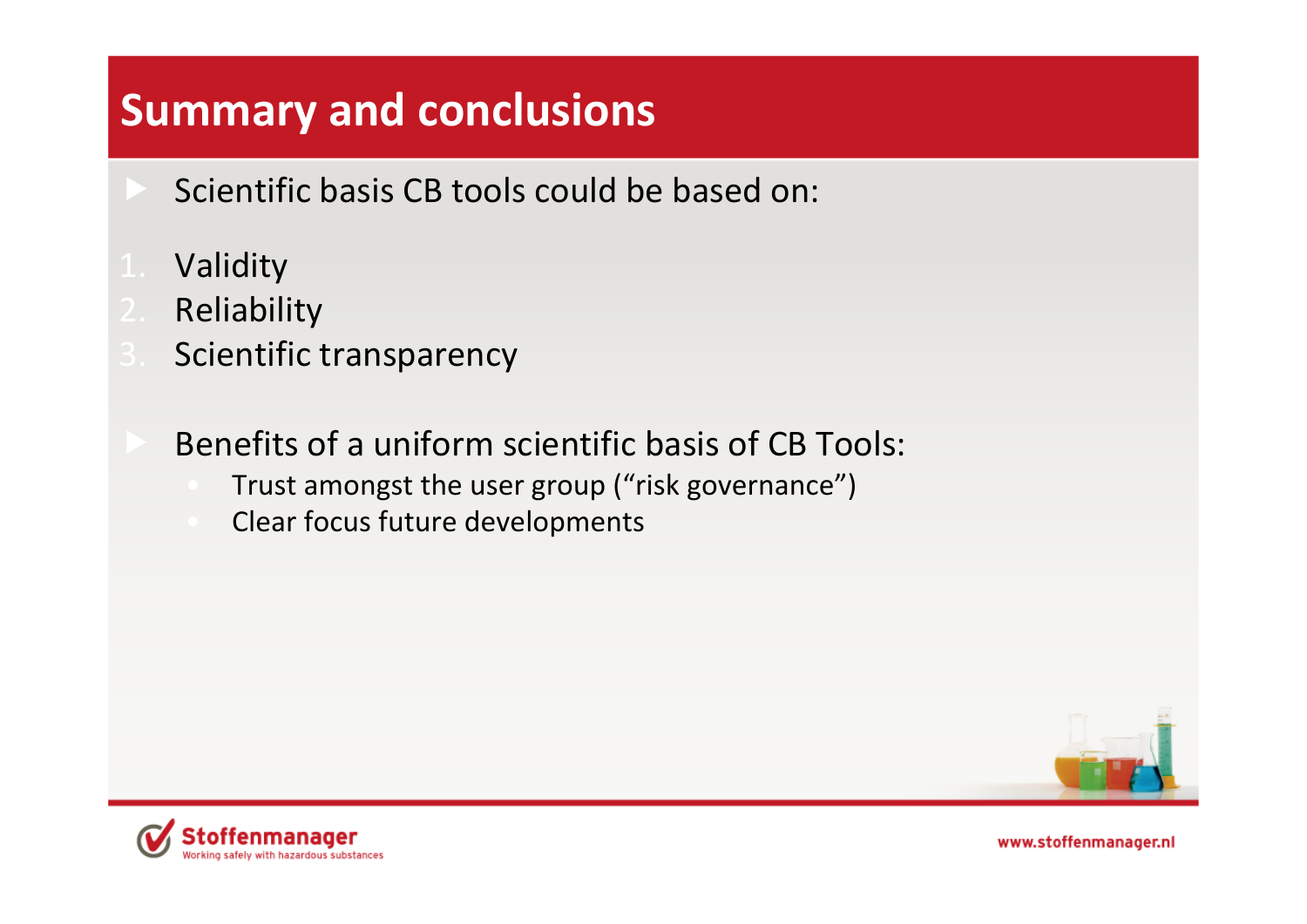# **Discussion points (session 2)**

- What are the building blocks for <sup>a</sup> scientific basis for CB tools?
- Can we come to definitions of these building blocks?
- Can CB Tools be safely used before validation?
- How strong does <sup>a</sup> scientific basis need to be?
- Etc